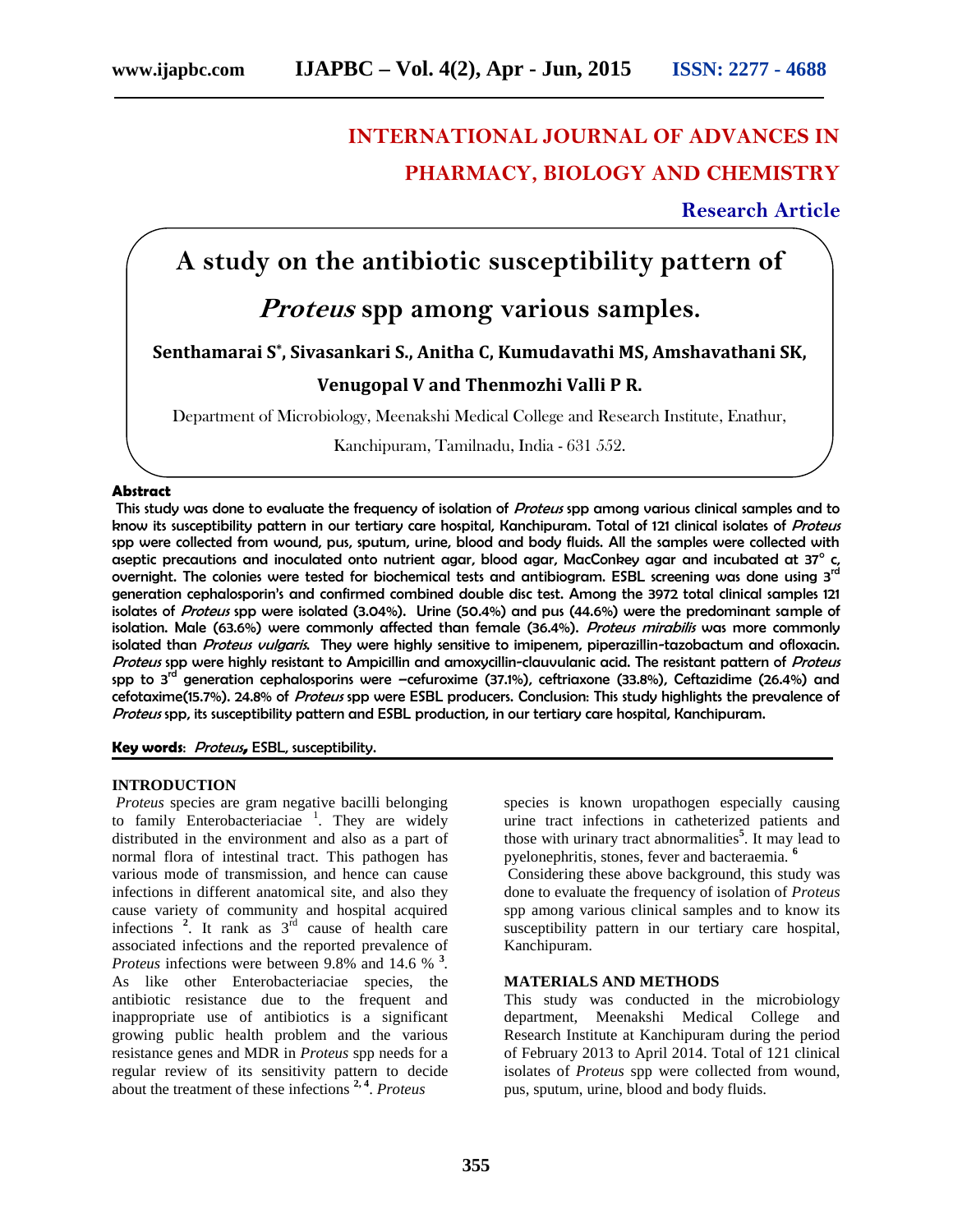Demographic data were recorded prior to sample collection from patients. Ethical clearance was obtained from institutional ethical committee.

All the samples were collected with aseptic precautions and inoculated onto nutrient agar, blood agar, MacConkey agar and incubated at  $37^\circ$  c, overnight. The colonies were tested for the standard biochemical reactions for *Proteus* spp. **<sup>7</sup>** . The antibiotic sensitivity test was performed by Kirby Bauer disc diffusion technique with commercially available disc (Hi media) on Muller Hinton agar. *E.coli* ATCC 25922 was used as control and results were interpreted according to Clinical Laboratory Standard Institute (CLSI) guidelines. Those strains showed resistance to  $3<sup>rd</sup>$  generation cephalosporins were subjected to ESBL detection methods using combined disc diffusion test. (CLSI-2013) **8**

### **ESBL Screening (CLSI-2013) <sup>8</sup>**

Screening of *Proteus* spp. for ESBL production was performed according to the procedures as recommended by the CLSI, using indicator cephalosporins, ceftriaxone (30μg), ceftazidime (30μg), and cefotaxime (30μg). Isolates exhibiting zone size  $25 \text{ mm}$  with ceftriaxone  $22 \text{ mm}$  for ceftazidime and 27mm with cefotaxime were considered as ESBL producer.

#### **Phenotypic Confirmatory Test for ESBL: (Combined Disc Diffusion Method) (CLSI-2013) <sup>8</sup>**

0.5 McFarland turbidity standard suspension was made from the colonies of *Proteus* spp. isolate. Using this inoculum, lawn culture was made on Muller Hinton Agar (MHA)plate. Discs of Ceftazidime and Ceftazidime + Clavulanic acid (30 mcg/10 mcg) were placed aseptically on the surface of MHA. The distance of 15 mm was kept between the disc and overnight incubation was done at 37°C. An increase of  $5 \text{ mm}$  in zone diameter of Ceftazidime + Clavulanic acid in comparison to the zone diameter of Ceftazidime alone confirmed the ESBL production by the organisms.

#### **RESULTS**

Among the 3972 total clinical samples 121 isolates of *Proteus* were isolated (3.04%). Urine (50.4%) and pus (44.6%) were the predominant sample of isolation.(Table-1). Male (63.6%) were commonly affected than female (36.4%).(Table-2). *Proteus mirabilis* was more commonly isolated than *Proteus vulgaris*.(Figure-1) They were highly sensitive to imipenem, piperazillin-tazobactum and ofloxacin. *Proteus* spp were highly resistant to Ampicillin and amoxicillin-clauvulanic acid. The resistant pattern of *Proteus* spp to 3<sup>rd</sup> generation cephalosporins were –

Cefuroxime  $(37.1\%)$ , Ceftriaxone  $(33.8\%)$ Ceftazidime (26.4%) and Cefotaxime(15.7%). 24.8% of *Proteus* spp were ESBL producers.(Chart-1). **DISCUSSION**

Despite the advent of various antimicrobials, nowadays, the community acquired and health care associated infections are relatively frequent with *Proteus* species. Its resistance to various groups of antibiotic has been increasing, which needs a continuous survey for better therapeutic response. There are limited studies and documented informations of infections caused by various species of *Proteus* related to patients demographies and its antibiotic resistant pattern in our area.

In this present study, the prevalence rate of *Proteus* among various clinical specimens is 3.04%. The same has been reported with Bahashwan *et al* (3%)**<sup>8</sup>** . Slightly lower prevalence rate 1.12%, has been observed by Pandey JK *etal*, whereas Jaber MH *etal* reported a high prevalence of  $28.75\%$ , in his study.<sup>10,</sup>

In our study, urine (50.4 %) was the predominant sample of isolation(Table-1). It is comparable with these studies **<sup>11</sup>** & **12.**

*Proteus* is one of the important organism in causing UTI. Its urease enzyme cause polyvalent cations such as  $Mg<sub>+</sub>$ , ca + which will precipitate the urine and form struvite stones causes obstruction of the urinary tract, leads to persistence of the bacterium and makes the treatment difficult. *P.mirabilis* has a higher propensity for colonizing the urinary tract than *P.vulgaris & P.penneri,* due to the difference in its pathogenicity **<sup>1</sup>**

In this study, *Proteus* spp were equally isolated (44.6%) from pus (Table-1). Feglo *et al*., **<sup>13</sup>** and Leulmi *et*  $al^{14}$  observed maximum isolates in pus samples.

Male (63.6%) were commonly affected than female (36.4%)(Table-2). UTI due to *Proteus* spp is more common in males. It is concordant with the studies of Bahashwan *et al* & Nita Pal *et al*. **9,1** Male prepondarence is mostly due to frequent increased outdoor activities and exposure to environment and infectious agents.

In our study, 3 *Proteus* species *P.mirabilis, P.vulgaris & P.penneri* were isolated at the rate of 66.9%, 31.5% & 1.6% respectively. (Figure-1). *P.mirabilis* was the predominant isolates in variuos reports. **6, 10, 14, 15, 16.** *P.mirabilis* causes 90% of Proteus infections such as meningitis,empyema, osteomyelitis and gasteroenteritis. Also, it is implicated in nosocomial infections of urinary tract( 46%),surgical wounds(24%) and respiratory tract (30%). It is believed that the most common cause of infections related to kidney stone, is the most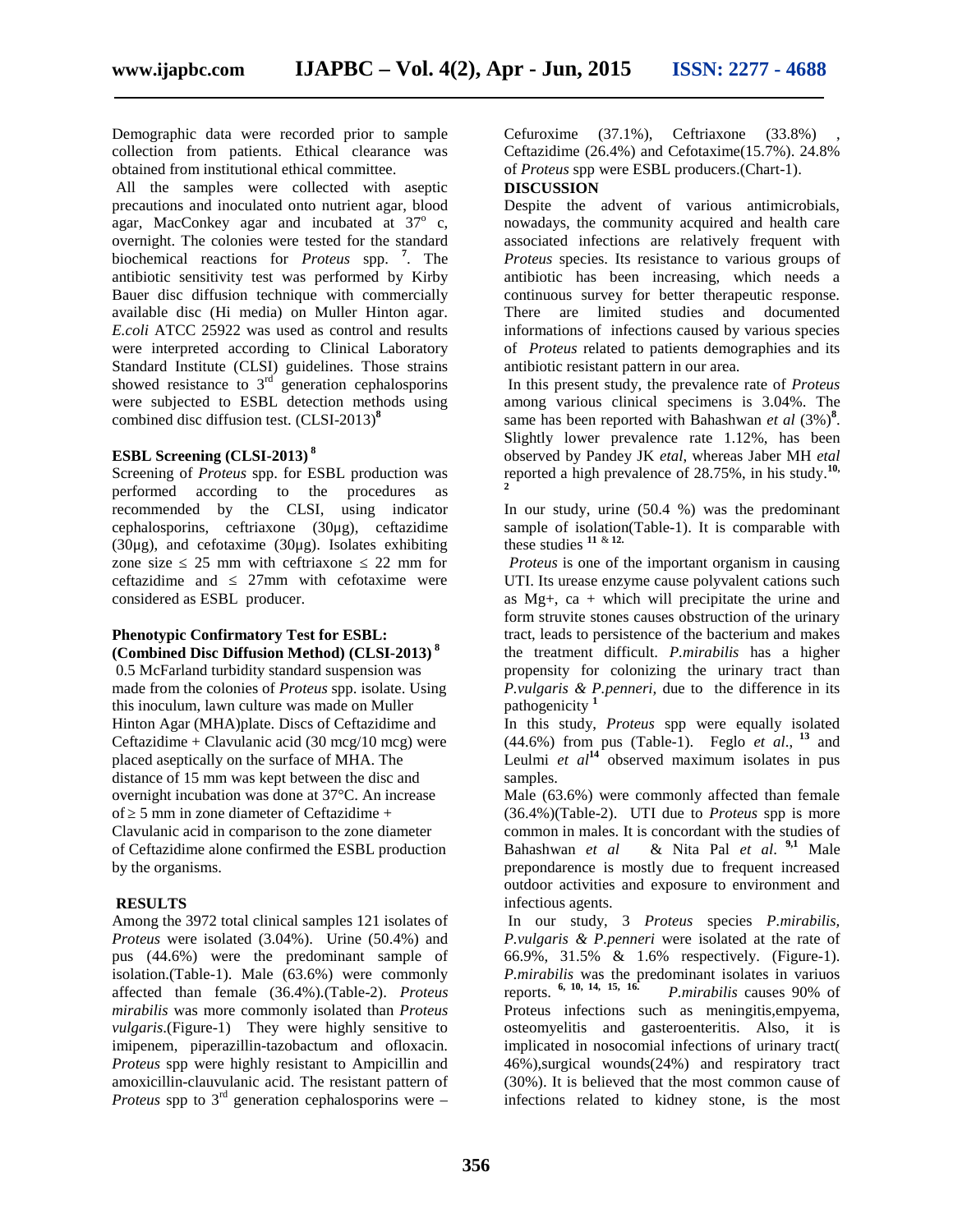common serious complication of unresolved and recurrent bacteriuria. So early isolation and speciation of *Proteus* and monitoring the antibiogram pattern will help to prevent the complications.

Imipenem was the most effective drug of resistant strains of gram negative bacilli.<sup>17</sup> In our study, results of antimicrobial susceptibility test revealed that Imipenem was the most effective antibiotic against *Proteus* spp with the sensitivity rate of 99.1%, which is followed by Piperacillin- Tazobactam with the sensitivity rate of 92.5%.(Table-3). Similar pattern were observed with Nita Pal *et al*. & Shenoy *et al.* **1,18.** Though imipenum was found to be unaffected by the enzymes in our study, the variation in the resistance reports could be due to the study environment.

The *Proteus* spp in our study were moderatly sensitive to ofloxacin, amikacin and ciprofloxacin, which were  $61.1\%$ , 55.4% & 51.2% respectively. In Proteus infections, moderately sensitive drugs can be used as synergic combined antimicrobial therapy to avoid the imipenum resistance which can be kept as reserve drug.

All the isolates showed lower sensitivity rate of 19.8 % & 8.26% to Amoxyclav & Ampicillin respectively. It is in accordance with the studies of Nita Pal *et al* & Vinoth *et al*., **1,16**

Attention should be focused on the decreasing trend of susceptibility to this group of drugs because prescription of these antibiotics to *Proteus* infections will end up with multi drug resistance (MDR). extended drug resistance (XDR) and pan drug resistance (PDR) which is worrisome. MDR is pervasive and emerging clinical problem, which causes significant morbidity, mortality and increased economical burden which stems from the inappropriate, excessive use of antibiotics.

The antibiotic resistant pattern of *Proteus* may be an indication of the resistant levels among the Enterobacteriaceae and provides selective pressure, may lead to higher level prevalence of resistant bacteria and could serve as potential reservoir of resistant genes. **<sup>19</sup>**

*Proteus* spp are capable of producing beta lactamase that will hydrolyze beta-lactum drugs. So the *Proteus* isolates has to be screened for beta lactamase. The frequency of ESBL producing strains in our study is 24.8 %.(chart-1). Slightly high rate of isolation, 48.86% was noted with Pandey JK *et al*. **<sup>10</sup>**, and a very high rate of 69.44% of *Proteus* was ESBL producers in urinary isolates in the study of Nachimuthu Ramesh *et al*. **<sup>20</sup>**

The ESBL resistance patterns of the isolates are indicators of an increase in the resistance menace reported by earlier studies. **<sup>3</sup>**

Emergence of infections caused by ESBL, MBL, MDR, XDR & PDR *Proteus* is alarming which creates serious health problem resulting in an enormous burden in health care setup and cost.

Reducing susceptibility of *Proteus* spp and the emerging resistance illustrated in this group need for routine susceptibility tests. This study is therefore a step towards the generation of national data on the prevalence of antimicrobial resistance pathogens.

### **Limitations of this study**

Limited documentation of research works are available about the prevalence of *Proteus* resistance and paucity of large scale molecular study to know the resistant gene prevalent in our area to formulate antibiotic policy.

#### **CONCLUSION**

Awareness about the resistance among these species is of concern because they are the potential reservoir of resistant genes that could be transferred to other bacterial pathogen. The raising resistance to various group of antibiotics is a common problem and its management is a subject of concern. Species identification, surveillance and study of the epidemiology of antimicrobial resistance will assist in the therapeutic management of patients by reducing the prescription of large spectrum antibiotics control of infections.

| <b>Specimens</b> | -<br>Number $(n=121)$ | Percentage $(\% )$ |
|------------------|-----------------------|--------------------|
| Urine            | 61                    | 50.4               |
| Pus              | 54                    | 44.6               |
| <b>Blood</b>     | 3                     | 2.5                |
| Sputum           | ◠                     | 1.7                |
| Peritoneal fluid |                       | 0.8                |

**Table-1 Distribution of** *Proteus* **spp among various specimen**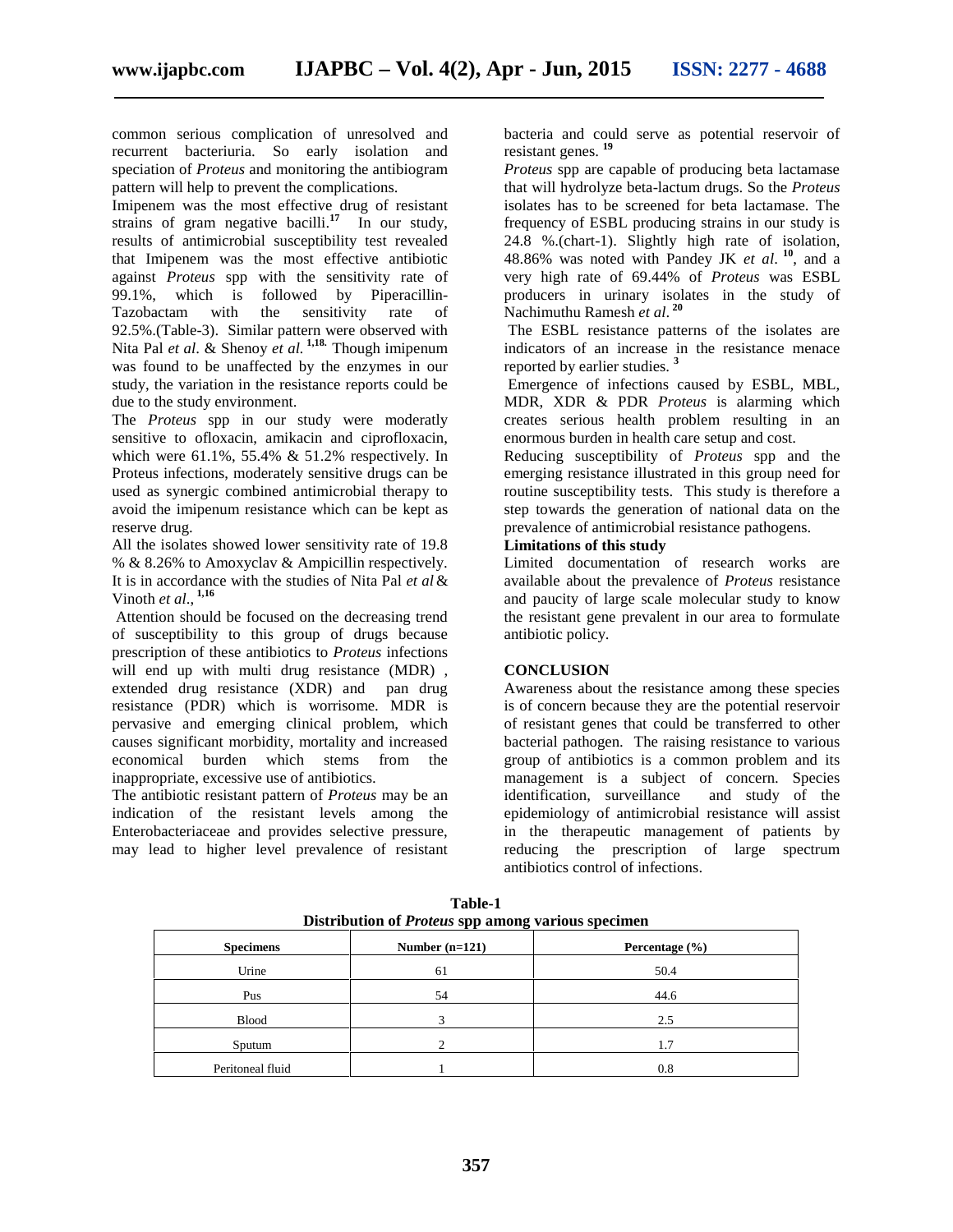| Table-2<br>Sex distribution of <i>Proteus</i> spp |                  |                    |  |  |
|---------------------------------------------------|------------------|--------------------|--|--|
| <b>Sex</b>                                        | Number $(n=121)$ | Percentage $(\% )$ |  |  |
| Male                                              | 77               | 63.6               |  |  |
| Female                                            | 44               | 36.4               |  |  |



**Figure-1 SPECIES DISTRIBUTION (n=121)**

| -11.                    |                  |                |  |  |
|-------------------------|------------------|----------------|--|--|
| <b>Antibiotics</b>      | Number $(n=121)$ | Percentage (%) |  |  |
| Imipenem                | 120              | 99.1           |  |  |
| Piperacillin tazobactum | 112              | 92.5           |  |  |
| Ofloxacin               | 74               | 61.1           |  |  |
| Amikacin                | 57               | 47.1           |  |  |
| Ciprofloxacin           | 52               | 42.9           |  |  |
| Cefuroxime              | 45               | 37.1           |  |  |
| Ceftriaxone             | 41               | 33.8           |  |  |
| Doxycycline             | 35               | 28.9           |  |  |
| Gentamycin              | 35               | 28.9           |  |  |
| Ceftazidime             | 32               | 26.4           |  |  |
| Amoxyclav               | 24               | 19.8           |  |  |
| Ampicillin              | 10               | 8.26           |  |  |

**Table-3 Antibiotic susceptibility pattern of** *Proteus* **spp.**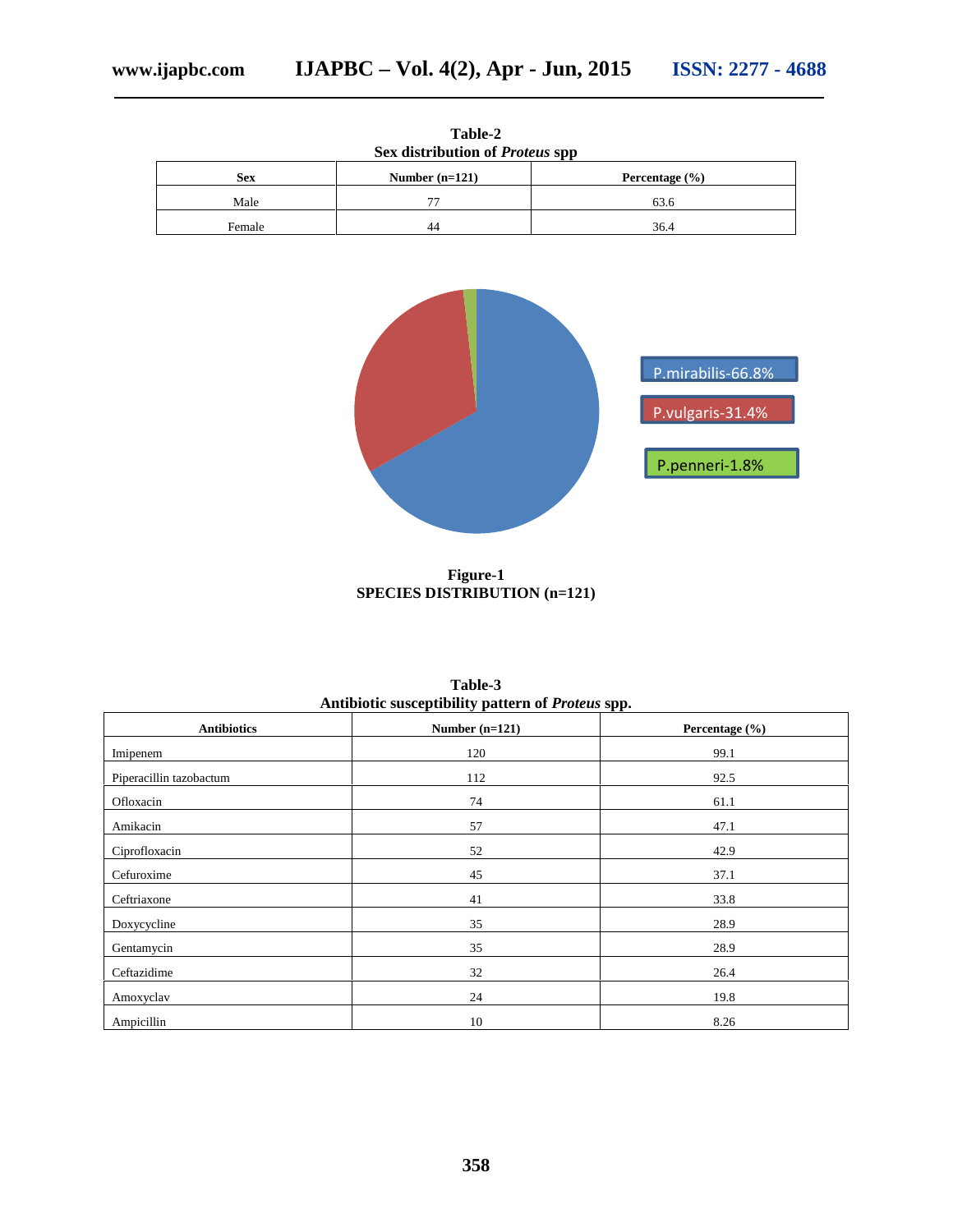

**ESBL DISTRIBUTION**

#### **REFERENCES**

- 1. N Pal, N Sharma, R Sharma, S Hooja, and RK Maheshwari. Prevalence of Multidrug (MDR) and Extensively Drug Resistant (XDR) Proteus species in a tertiary care hospital. India, Int.J.Curr.Microbiol.App.Sci. 2014; 3 (10): 243- 252. valence of Multidrug (MDR)<br>Drug Resistant (XDR) Proteus<br>ertiary care hospital. India,<br>iol.App.Sci. 2014; 3 (10): 243-
- 2. Jabur MH, Saedi EAL, Trad JK. Isolation of Proteus mirabilis and Proteus vulgaris from different clinical sources and study of some virulence factors from Babylon University, College of medicine. Pure and Applied Sciences.2013;21(1):43-48. nirabilis and Proteus vulgaris from<br>clinical sources and study of some<br>factors from Babylon University,<br>of medicine. Pure and Applied
- 3. Newman MJ, Frimpong E, Asamoah-Adu A and Sampane-Donker,Resistance to Antimicrbial Drugs in Ghana. The Ghanaian Dutch collaboration for Health Research and Development. 2006;1-6.
- 4. Enbulele O, Yah SC, Yusuf EO and Eghafona NO,Emerging quinolones resistant transfer genes among Gram-negative bacteria isolated from feces of HIV/AIDS patient attending some from feces of HIV/AIDS patient attending some<br>clinics and hospitals in the city of Benin ,Edo state, Nigeria. online health 1762 Afr. J. Biotechnol L. Allied Scs. (2006). 3:3.
- 5. Warren JW, Tenney JH and Hoopes JM.A prospective microbiologic study of bacteriuria in patients with chronic indwelling ureteral catheters . J.Infect. Dis. (1992) ;146:719-723. JW, Tenney JH and Hoopes JM.A<br>ve microbiologic study of bacteriuria<br>tts with chronic indwelling ureteral<br>.J.Infect. Dis. (1992) ;146:719-723.<br>M , Thakar YS and Pathak AA.<br>glutination , haemolysin production and<br>sistance of
- 6. Mishra M , Thakar YS and Pathak AA. Haemagglutination , haemolysin production and serum resistance of Proteus and related species isolated from clinical source . Indian . J.Med .Microbiol.2001: 19 : 5-11.
- 7. Koneman EW, Allen SD ,Janda WM ,Schreckenberger PC, Winn WC. Color Atlas And Textbook of Diagnostic Microbiology 6<sup>th</sup> edition, Philadelphia, USA, Lippincott-Raven Publishers, 2008. Fire 5-11.<br>Allen SD ,Janda V.<br>PC, Winn W.C Color A<br>Diagnostic Microbiology
- 8. Clinical and Laboratory Standards Institute (CLSI). Performance standards for antimicrobial susceptibility testing; twenty third informational supplement. 2013:44-61 Clinical and Laboratory Standards Institute<br>(CLSI). Performance standards for antimicrobial<br>susceptibility testing; twenty third informational<br>supplement. 2013:44-61<br>Bahashwan SA, Shafey HME.Antimicrobial<br>Resistance Patter
- 9. Bahashwan SA, Shafey HME.Antimicrobial Resistance Patterns of Proteus Isolates from Clinical Specimens. European Scientific Journal 2013;9(27):188-202.
- 10. Pandey JK, Tyagi AKS. Prevalence of Proteus species in clinical samples, antibiotic sensitivity pattern and ESBL production. Int.J.Curr.Microbiol. App.Sci. 2013; 2(10):253-<br>61.<br>Orett FA,Prevalence of Proteus species in 61. and
- 11. Orett FA,Prevalence of Proteus species in urinary tract infections in a regional hospital in Trinidad. Zhonghua Yi Xue Za Zhi (Taipei). 1999; 62:438-442.
- 12. Reslinski A,Gospodarek E and Mikucka A, Prevalence of multi-drug resistant Proteus species in clinical specimens and their<br>susceptibility to antibiotics. Med.Dosw.<br>Micribial. 2005; 57(2):175-184. susceptibility to antibiotics. Med.Dosw. Micribial. 2005; 57(2):175-184.
- 13. Feglo PK, Gbedema SY, Quay SNA, Adu- Sarkodie Y, and C. Opoku-Okrah. Occurrence, species distribution and antibiotic resistance of Proteus isolates: A case study at the Komfo Anokye Teaching Hospital (KATH) in Ghana. International Journal of Pharma Sciences and Research (IJPSR). 2010;1(9): 347-352 nd C. Opoku-Okrah. Occurrence,<br>sution and antibiotic resistance of<br>es: A case study at the Komfo<br>hing Hospital (KATH) in Ghana.<br>Journal of Pharma Sciences and<br>SR). 2010;1(9): 347-352<br>nndouli C, Benlabed K,Lezzar A,<br>bi I. P
- 14. Leulmi Z, Kandouli C, Benlabed K,Lezzar A, Ilhem Mihoubi I. Prevalence and evaluation of resistance to antibiotics of genera Proteus, Morganella and Providencia isolates in University Hospital of Constantine, Algeria. International Journal of Advanced Research. 2014;2(1):220-27.
- 15. Jones R, Bacteraemia,England, Wales and R, Bacteraemia,England, Northern Ireland:Commun Dis Rep CDR. Wkly [serialonline] 2003.